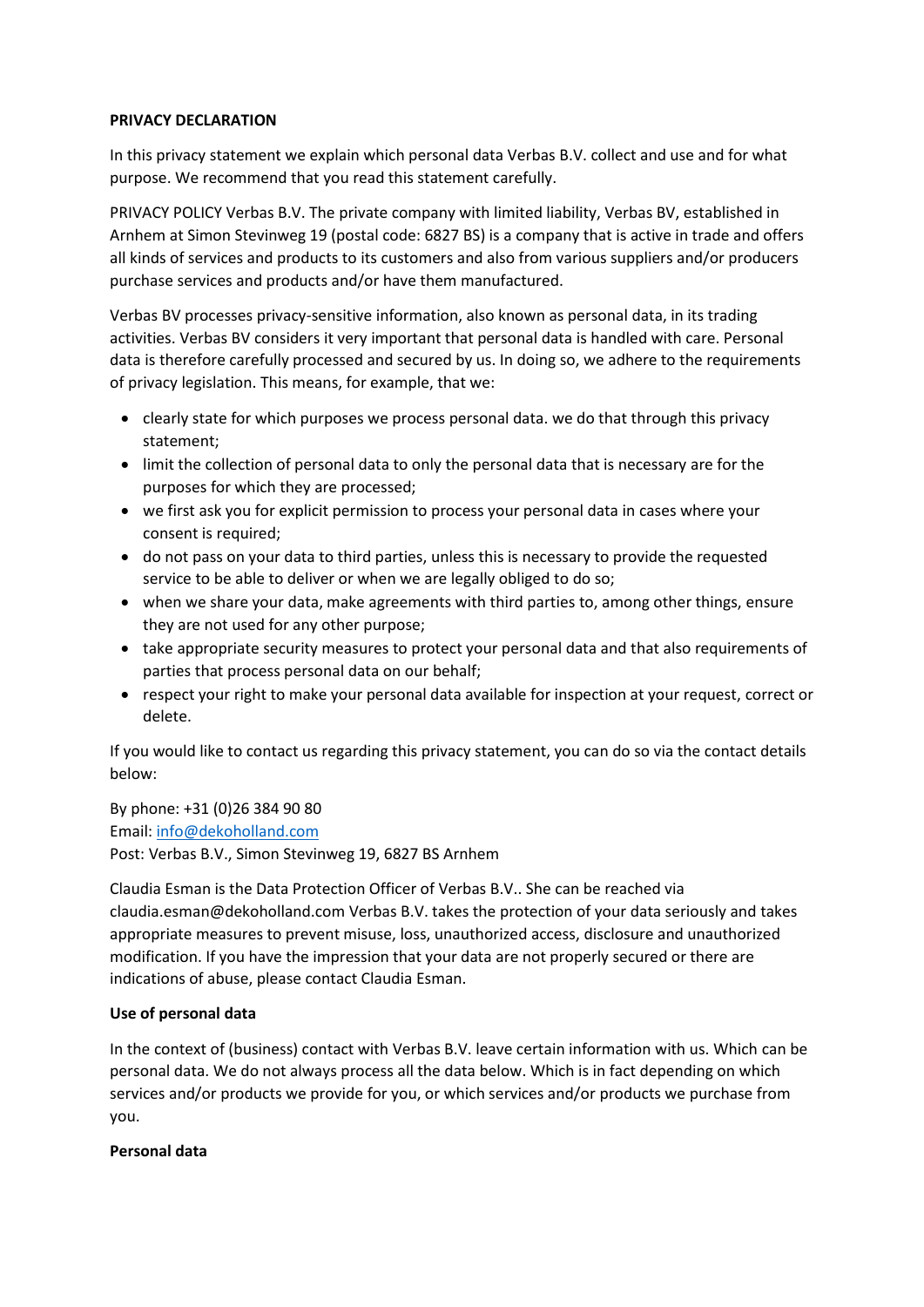Depending on the services and products, we may collect the following personal data from you processing:

- name
- company details
- Chamber of Commerce data
- email address
- function
- IBAN
- information that you enter yourself in an open field, such as a message in a contact form
- age
- Name and address details
- technical measurement data of the equipment such as IP address, MAC address, identifiers in cookies and your surfing behavior on our website
- phone number
- VAT number

## Purposes

Verbas BV processes the above data for one or more of the following purposes:

- to deliver goods and services to you.
- handling your payment.
- sending a newsletter and/or advertising brochure.
- to be able to call or e-mail you if this is necessary to be able to use our services
- feed.
- to inform you about changes to our services and products.
- to offer you the opportunity to order items through our website and use of all functionalities and services on these websites.
- to process your order and to inform you about its progress. for you to process an application.
- to communicate with you by sending electronic newsletters and/or post.
- to answer your questions or handle your complaints via social media, e-mail, by
- post or by phone.
- to improve our website.
- Verbas B.V. also processes personal data if we are legally obliged to do so, such as information we need for our tax return.

## **Provision to third parties**

Verbas BV passes on the information you provide to third parties, if this is necessary for the performance of our agreement with you or to comply with a legal obligation. When we provide your data to a third party, we ensure (with an agreement) ensure that your data is not used for other purposes. We also come here agree that your data will be deleted as soon as it is no longer needed.

## **Profiling and cookies**

We combine your personal data from different sources (such as the data from your account and your digital purchases) together to give you the best online experience. Thereby we also combine this data with the data you have left on or through one of the websites of Verbas B.V. We can also personalize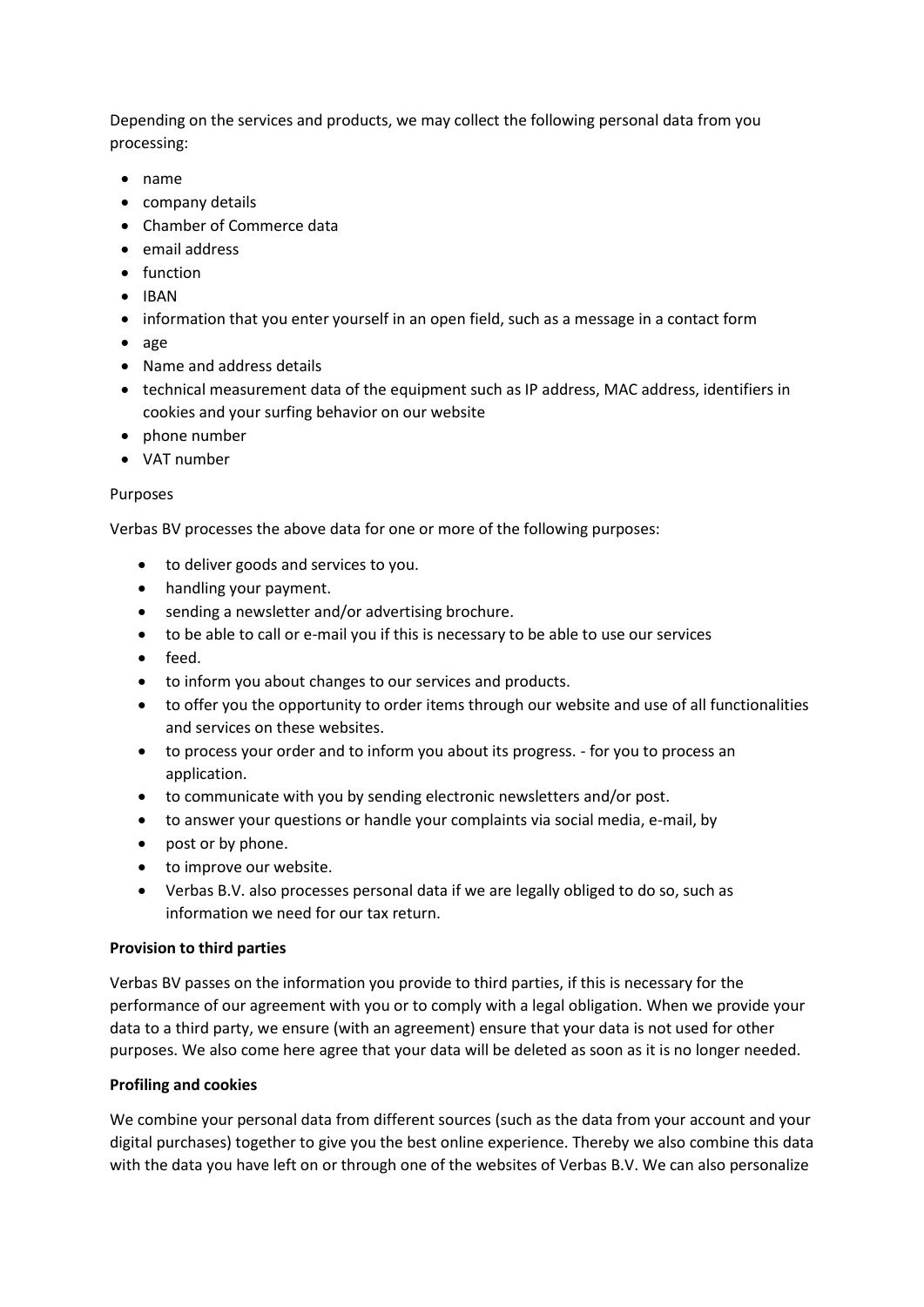our newsletter for you in this way we can make better and more targeted offers. This prevents you from see content or offers on the various websites, which may be less for you be interesting. We use cookies when collecting and combining your data. Verbas BV only uses technical and functional cookies and analytical cookies that do not invade your privacy.

A cookie is a small text file that is stored on your first visit to our website your computer, tablet or smartphone. The cookies we use are necessary for the technical operation of the website and your ease of use. They make sure the website goes to works properly and remembers, for example, your preferred settings. We can also use this optimize website. You can opt out of cookies by setting your internet browser like this that it no longer stores cookies. In addition, you can also view all information previously stored delete it via your browser settings.

# **Secure and keep**

We take appropriate security measures to prevent misuse of and unauthorized access to your restrict personal data. This is how we ensure that only the necessary people have access to the data, that access to the data is protected and that our security measures be checked regularly.

We do not keep the data longer than necessary. This means that we have the data for as long as necessary for the performance of our agreement with you. Excluded from this are the data that we must keep for longer because the law obliges us to do so.

## **Minors**

If you are 16 years of age or younger, you may only be under the supervision of your parents or legal guardians Representatives, use our website. Our website and/or service has no further the intention to collect data about website visitors who are younger than 16 years old. unless they have parental or guardian consent. However, we cannot check whether a visitor is older than 16. We therefore advise parents to be involved in the online activities of their children, in order to prevent data about children being collected without parental permission. If you are convinced that we will use personal data without that permission have collected about a minor, please contact us at claudia.esman@dekoholland.com, we will remove this information.

## **Automated decision making**

Verbas BV does not make decisions based on automated processing on matters that can have (significant) consequences for people. These are decisions that are made taken by computer programs or systems, without a human being (for example, a employee of Verbas B.V.) is in between.

## **Changes to this privacy statement**

We may change this privacy statement from time to time. Changes will be posted on our website be published. We never use your data for other purposes without permission. It is therefore recommended that you consult this privacy statement regularly, so that you are aware of changes.

## **View, change or delete your data**

You have the right to view, correct or delete your personal data. Beside you have the right to withdraw your consent to the data processing or object to the processing of your personal data by Verbas B.V. and do you have it right to data portability. This means that you can submit a request to us for the personal data that we have about you in a computer file to you or another person, by you said organisation. You can request access, correction, deletion, data transfer of your personal data or